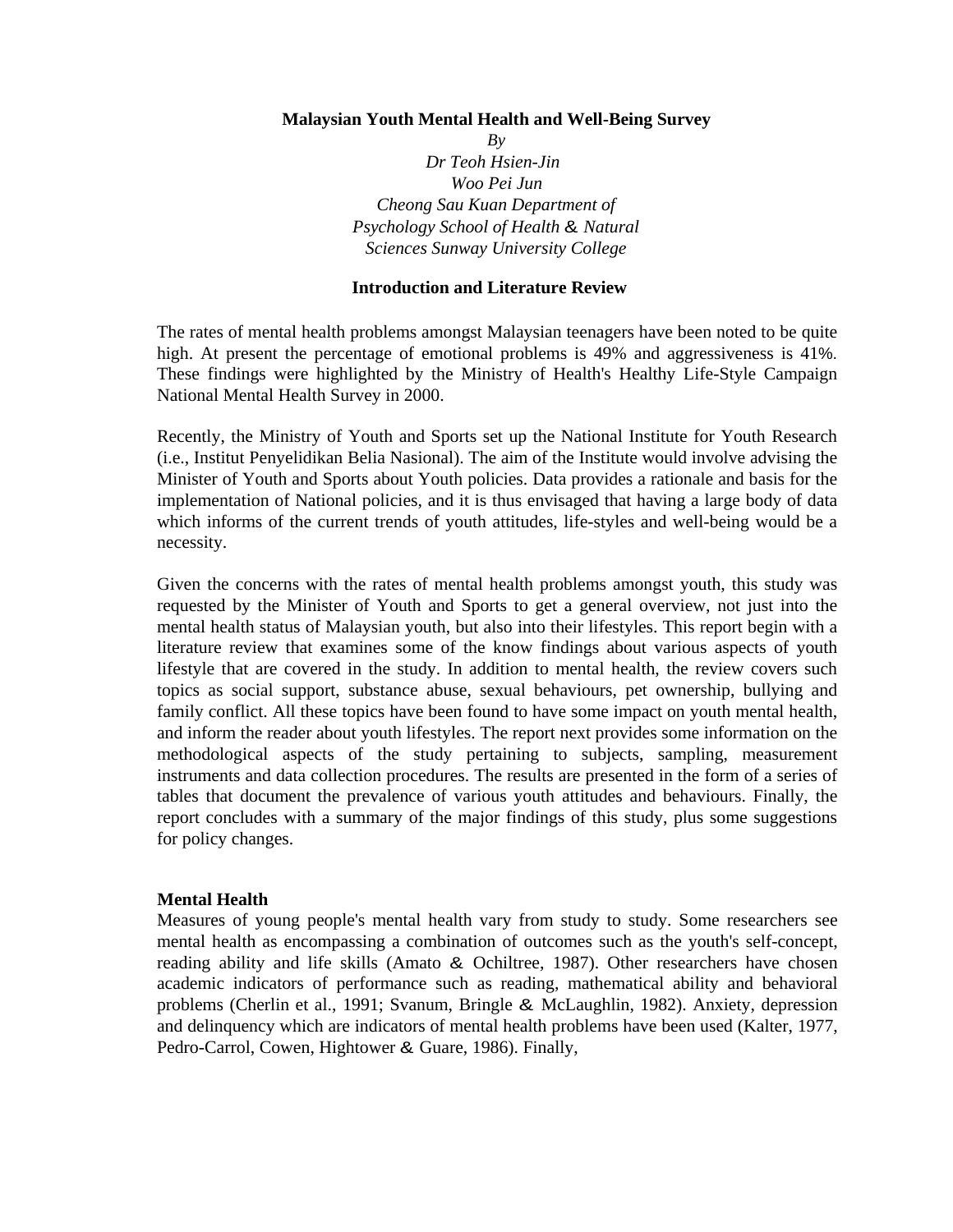others also consider anti-social behaviours such as sexual problems and drug involvement to be indicators of youth adjustment (Gibson, 1969).

There are also some researchers that offer a less symptomatic definition of mental health. Offer and Sabshin (1984) described four primary definitions of mental health. These include:

- mental health as the empirical profile of the statistically average adolescent or the majority of adolescents
- mental health as optimal functioning of the "ideal" adolescent
- mental health as the absence of clinically diagnosed disorders or symptoms
- mental health as a result of a changing system of time and culture.

"Positive" aspects of mental health or healthy personalities are those who "continue to grow, develop, and mature through life, accepting responsibilities, finding fulfillments, without paying too high a cost personally or socially, as they participate in maintaining the social order and carrying on our culture". (Frank, 1953). Jahoda (1955) notes that a mentally healthy person is one who perceives the world and himself correctly, independent of his personal needs. To ensure positive mental health, there are several basic features that have been identified:

- The person displays active adjustment, or attempts at mastery of his environ three basic features of mental health
- The person displays active adjustment, or attempts at mastery of his environment, in contrast to lack of adjustment or indiscriminate adjustment through passive acceptance of social conditions
- The person manifests unity of personality-the maintenance
- of a stable integration which remains intact in spite of the flexibility of behavior which derives from active adjustment

The overall rates of Mental Health problems in young people was found to be 17.7% in Australia (Zubrick et. el., 1995), 18.1% in Canada (Offord et al., 1987), 17.6% in New Zealand (Anderson, Williams, McGee & Silva, 1987),26% in The Netherlands (Verhulst, Berden & Sanders-Woudstra, 1985) and 17.9% in Puerto Rico (Bird et al., 1988). In Malaysia, the prevalence was found to be between 13.4% - 15.5%, of which the prevalence was 10.4% in urban areas and **11.1** % in rural areas (Toh et ai., 1997).

In Australian samples, by far the most prevalent disorders amongst young people are delinquency (9.5%) and thought problems (8.6%). Amongst U.S. children, the most commonly cited disorders are disruptive behaviour disorders, separation anxiety, overanxious disorder and depression (Velez, Johnson & Cohen, 1989). In New Zealand, Anderson, Williams, McGee and Silva (1987) reported that the most commonly diagnosed disorder was attention deficit disorder (6.7%), followed by oppositional disorder (5.7%).

# **Causes of Mental Health Problems**

Many of the symptoms or serious difficulties that would signal mental illness in adulthood or childhood are understood to be a normal part of adolescence. Adolescents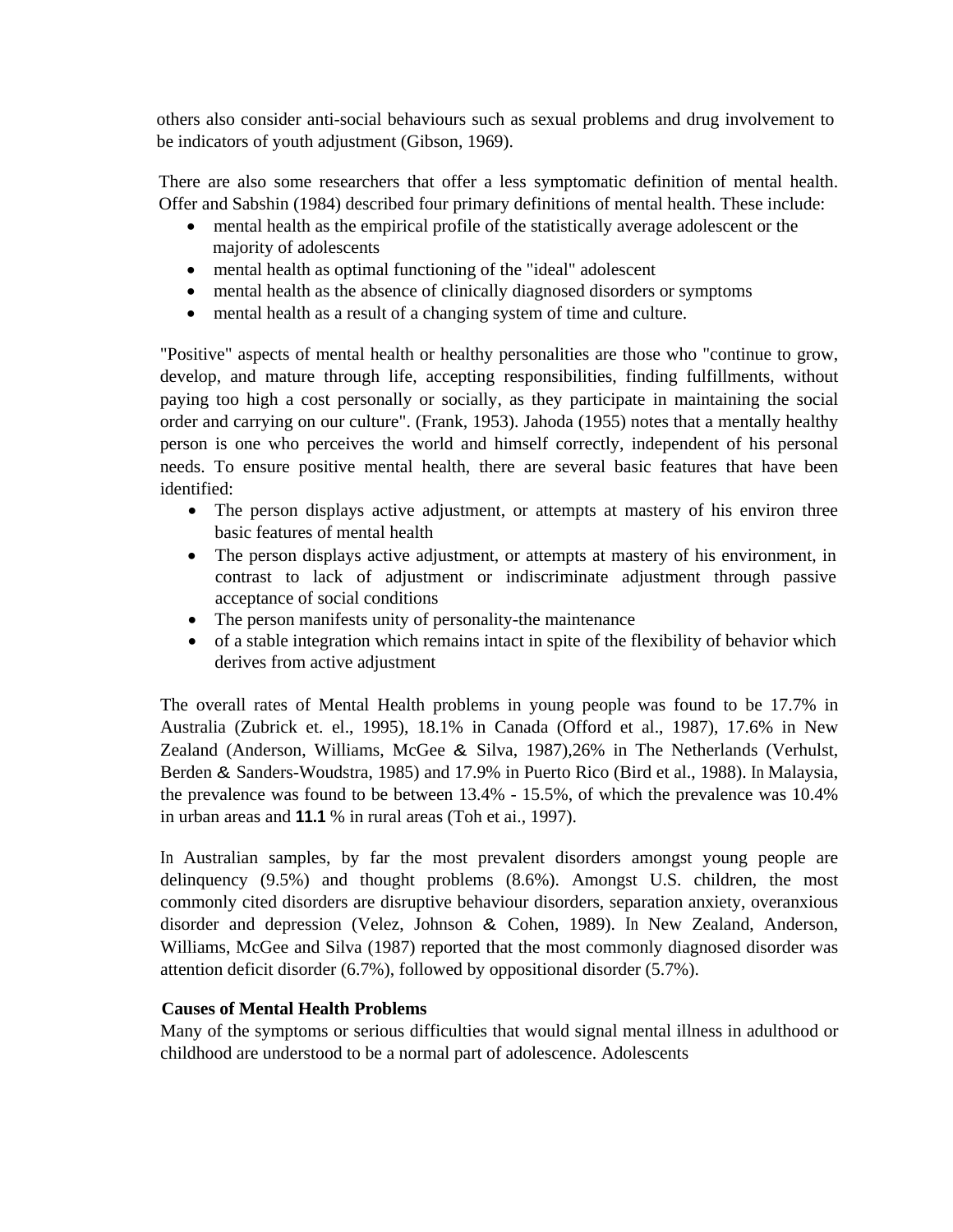may be expected to be extremely moody and depressed one day and excitedly "high" the next. Explosive conflict with family, friends, and authorities is thought of as commonplace. (Powers, Hauser and Kliner, 1989)

In order to understand the causes of mental health problems amongst youth, it is important to understand lifestyle. For this reason, the study also reviews various aspects of the young person's social experience. The rest of this review examines the various factors associated with mental health.

# **Bullying**

Bullying is a common problem in all schools. Olweus (1994) describes four forms which are physical, verbal, social and psychological forms.

*Physical bullying* involves aggression such as hitting, tripping, punching, throwing objects, stealing and extortion. Usually, the bullies wait until the victim is vulnerable before launching their attack. This is usually something quite violent and the victim ends up with bruises and cuts.

Calling nasty names, swearing, belittling, threatening, ignoring and black mailing are forms of *verbal bullying.* Calling names usually includes statements that make fun of a person's physique or dress (i.e., "Four eyes", "Katek", etc.). Belittling may include statements such as "You are so poor, you cannot go buy a hand phone," and "You are so small, I could just squash you!" Where threatening the victim is concerned, the usual threats are about being beaten up if the victim does not comply.

*Social bullying* involves ignoring and ostracising. Bullies may encourage the other students in the class to ignore the victim, and not talk to him. They use rationales such as the victim being ugly, or not having a father. Generally, the reasons for ostracising the victim are usually petty and personal.

Finally, *psychological bullying* involves stalking, dirty looks, spreading rumours, and hiding and damaging the victim's possessions. Usually, bullies will take the victims belongings and hide it in some other person's desk. Others will deliberately step on the victim's school bag, break all their pencils and tear the pages of text books. Social and psychological bullying are sometimes also known as *relational bullying.* 

There are various reports of the prevalence of bullying amongst students from other countries. In Australia, Zubrick et al. (1995), found that one in nine, or 14 percent of Australian school students had been victims of bullying. They noted that boys were bullied more often than girls, and that the bullying was most common amongst 10 to 14 year-olds. In addition, Woo and Loh (2004) carried out a study on 442 children aged 1012 years old to investigate the effects of bullying. The survey results indicated that 66.5% of children had been bullied at school. Of this number, 20.8% had been physically bullied, 54.1% had been verbally bullied and 35.1% had been subjected to relational types of bullying. Amongst adolescence the prevalence of antisocial behaviours such as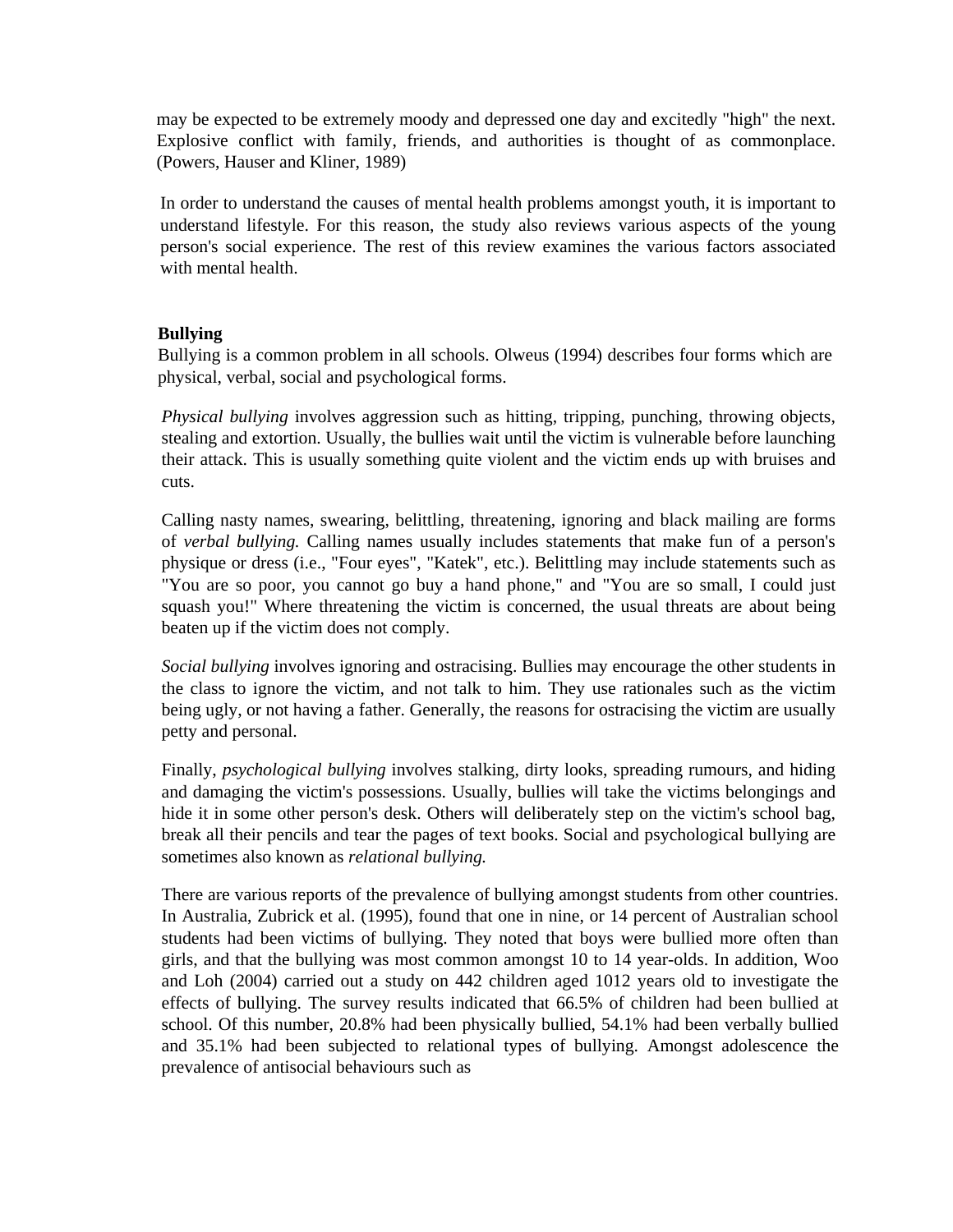bullying or delinquency is much higher than in other developmental phases across the life span (Perren and Hornung, 2005).

There are many different negative effects of bullying on young people. Perren and Hornung (2005) studied 1107 adolescent (576 boys and 531 girls). School bullying and victimisation were assessed by five items each on bullying and on victimisation, and include physical, direct and indirect verbal, object-related and sexual forms. The result showed that bullied adolescents had lower peer acceptance than bullies and non-involved students.

A variety of factors have been found to be the cause of bullying. Negative family relationships were repeatedly identified as risk factors for antisocial behaviours as well as for victimisation. Perry, Hodges, and Egan (2001) reviewed various determinants of peer victimisation and found that insecure attachment or overprotective parenting styles can be risk factors for victimisation. Families of male victims seem to be overly close, whereas those from female victims seem to be emotionally abusive and unhealthy (Duncan, 2004). Bullying behaviour is also associated with parents' use of physical discipline and time spent without adult supervision (Espelage, Bosworth, & Simon, 2000), and with poor family functioning (Rigby, 1994). Families of bullies can be described by a lack of warmth, lack of closeness and are focused on power; similarly, families of bully-victims are often high in aggression and low in warmth (Duncan, 2004). Bullies, bully-victims, and victims report more negative family functioning than non-involved children (Stevens, De Bourdeaudhuij, & Van Oost, 2002), but bully-victims' parents may show particularly dysfunctional parenting (Bowers, Smith, & Binney, 1994; Smith & Myron Wilson, 1998). Low popularity and having no friends have been identified as risk factors for peer victimisation (Boulton, Trueman, Chau, Whitehand, & Amatya, 1999; Hodges, Malone, & Perry, 1997). Bullies tended to affiliate with other aggressive adolescents (Pellegrini, Bartini, & Brooks, 1999), and they could even be the leaders of their respective social clusters (Cairns, Cairns, Neckerman, & Gest, 1988).

### **Substance Abuse - Drinking and Smoking**

Young people may be at risk for substance abuse. Amongst the various substances that they may be are tobacco, marijuana, alcohol and heroin.

Nor Afiah et al. (2006) conducted a cross-sectional study of 136 Form 6 students. The prevalence of smoking was 22.8% whereas the prevalence of alcohol intake was 47.8%. There were significant associations between smoking and males and smoking and alcohol intake

Malaysia is the tenth largest consumer of alcohol in the world (Assunta, 2006). Each year Malaysians spend over US\$500million on alcohol. Whilst the per capita consumption is 7 litres, those who do drink alcohol consume heavily. Among the drinking population, the Malaysian Indians who make up about 8% of the population are by far the heaviest drinkers with an annual consumption of absolute alcohol exceeding 14 litres. Beer consumption in Malaysia at 11 litres per capita is comparable to that of European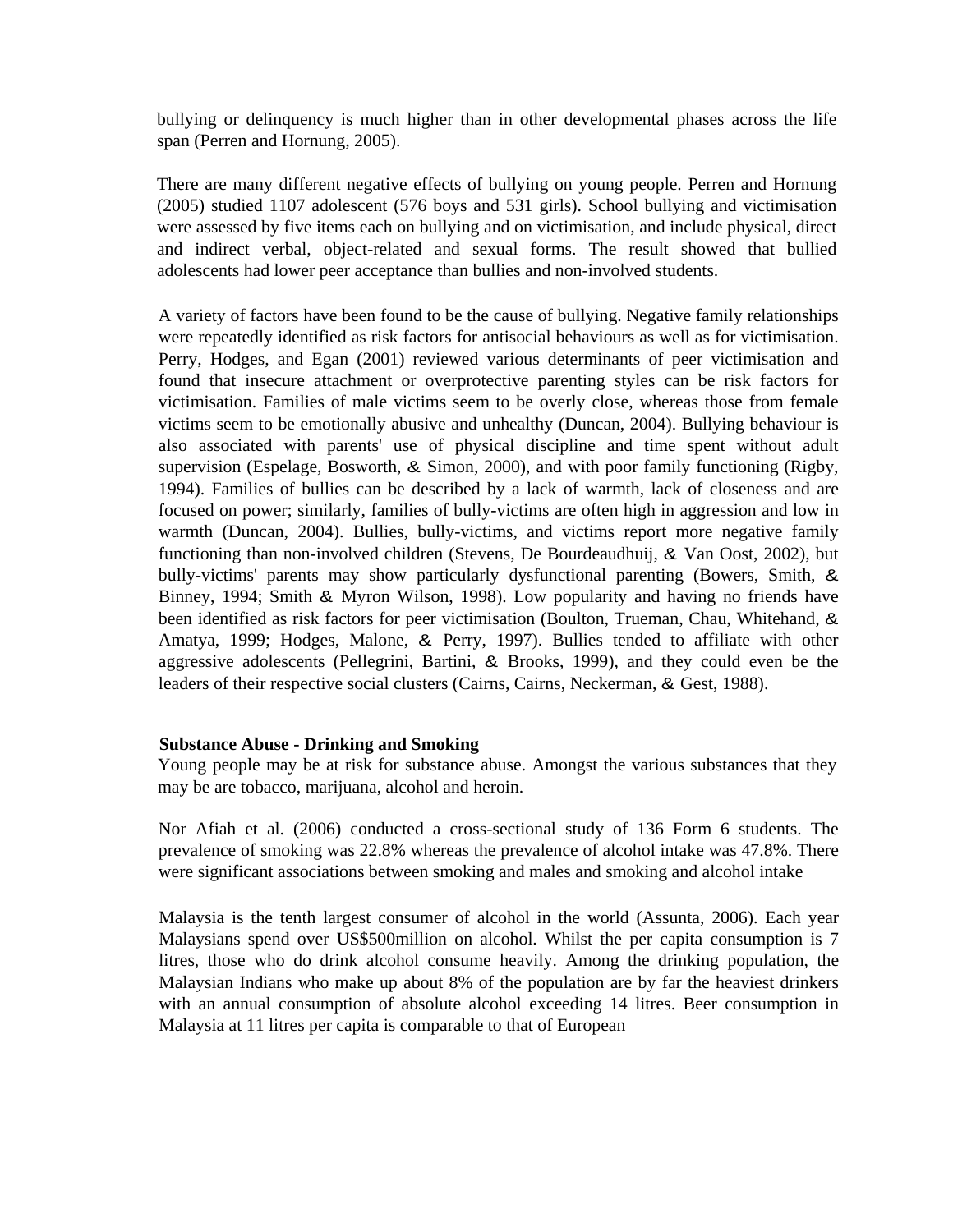countries known for their high consumption. The easy availability of alcoholic drinks in coffee shops, supermarkets, sundry shops and plantations together with aggressive advertising and promotions are driving Malaysians to drink. The average age for alcohol dependence is 22 years.

A cross sectional study was conducted by Rampal (2006) in Malaysia. All residents aged 18 years and above from selected households were included in this study. A standardized pretested structured questionnaire was used in this study. The study found that out of 17,246 respondents, the overall prevalence of ever and current smokers were 31.4% and 24.4% respectively. The prevalence for males was significantly higher (59.3% and 47.2% respectively) as compared to the females (4.7% and 2.6% respectively). Amongst the males respondents, the prevalence of current smokers was highest amongst the Malays (55.6%), followed by the Bumiputra Sarawak(50.9%), Bumiputra Sabah(50.2%), Chinese (34.2%) and Indians (33.4%). Amongst the females respondents the prevalence of current smokers was highest among the Bumiputra Sarawak (5.2%) followed by the Chinese (2.8%), Malay and Bumiputra Sabah (2.6%) and Indians (0.5%). There was a significant association between smoking and race and between current smoking status and education level. The study also showed that smoking was associated with race, age, sex, educational level and peer and family influence.

There are a variety of factors that may influence adolescent drinking behaviour. Several studies indicate that peers and parents exert an influential role in late adolescent drinking behavior. Woad, Read, Mitchell and Brand (2004) investigated 556 adolescents and found that peer influences (i.e., alcohol offers, social modeling, perceived norms), parental behaviors (i.e., nurturance, monitoring), and attitudes and values (i.e., disapproval for heavy drinking, permissiveness for drinking), and alcohol use and alcohol-related consequences. In a study of 1,012 adolescents from the Netherlands Van der V orst, Engels, Meeus, Dekovi6, and Vermulst, (2006) found that parental control in the form of monitoring was associated with lower alcohol use, especially among adolescent boys. In addition, Patock-Peckham and Morgan-Lopez (2006), found that traits such as impulsiveness or sensation seeking may serve to mediate or moderate other main effects on college drinking. High-sensation-seeking youth, for example, may find alcohol use more rewarding relative to other possible activities and related life goals.

When it comes to smoking, studies have found that the social environment also plays a role in encouraging behavior. Ewans et al. (2006) found associations between the immediate social environments, perceptions about social imagery, and adolescent tobacco use.

Research indicates that there are two broad perspectives as to why adolescents begin to smoke. The first perspective concerns the social environment that states suggests that smoking by family and friends may present the apparent advantages of smoking (U.S. Department of Health and Human Services, 1994) and support a positive image of smoking in the individual's mind (Gibbons & Gerrard, 1995). Research shows that having family and friends who are smokers increases the likelihood that an adolescent will smoke (Jackson, 1997; O'Loughlin, Renaud, Paradis, Meshefedjian, & Zhou, 1998). Most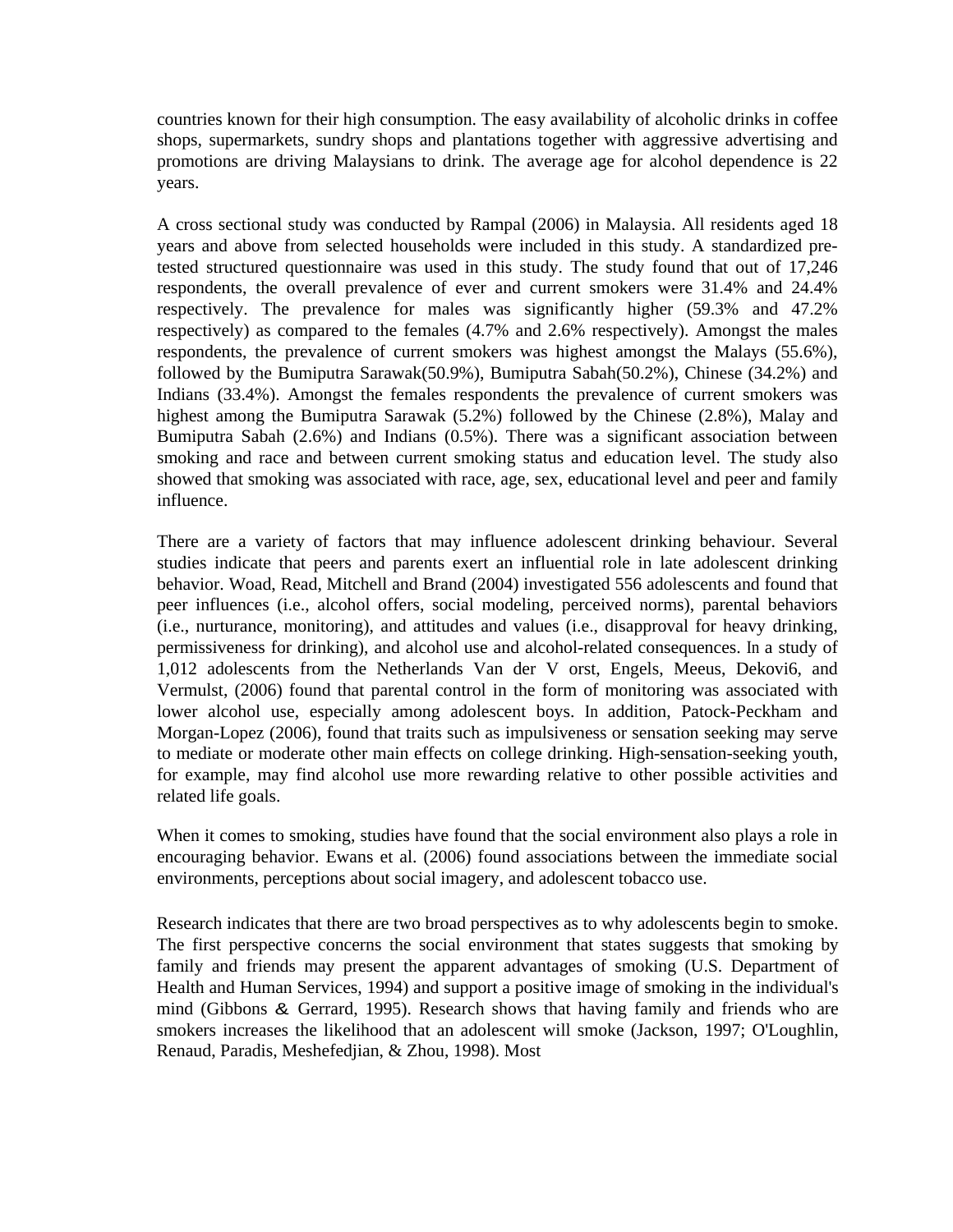Literature, however, suggests that friends or peers are a stronger influence than parents (Jackson, 1997; Pierce, Choi, Gilpin, Farkas, & Merritt, 1996). The second approach indicates that positive social images of smoking increase the likelihood of smoking behavior (Chassin, Presson, Sherman, Corty, & Olshavsky, 1981). The social image of smoking is usually one of coolness, popularity, and having more friends (Aloise-Young & Hennigan, 1996; Aloise-Young, Hennigan, & Graham, 1996). A positive social image of smoking increases the likelihood adolescents will at least experiment with smoking (Barton, Chassin, Presson, & Sherman, 1982; Burton, Sussman, Hansen, Johnson, & Flay, 1989). Normative influences, such as a favorable image of smokers, may also predict smoking in young men but not young women (Gibbons & Gerrard, 1995). Boys who try smoking also rate smokers as cooler and more glamorous than do girls who try smoking (Bowen, Dahl, Mann, & Peterson, 1991). Finally, there is some limited evidence that parents also exert a greater influence over boys than girls (Males, 1995).

## **Marital conflict**

Numerous studies have found that inter-parental conflict affects young people's adjustment. Researchers have chosen to measure inter-parental conflict in various ways. Fincham and Osbourne (1993) propose that conflict should be characterised and measured along four dimensions: frequency, intensity, duration and diversity. Some researchers rely on reports of various forms of hostility such as quarrels, sarcasm and physical abuse (Porter & O'Leary, 1980). Rands, Levinger, and Mellinger (1981) defined three major styles of conflict resolution: attacking, avoiding, and compromising or discussing. An "attacking" resolution style involves being verbally abusive, angry, and sarcastic; an "avoiding" style involves withdrawing after arguments, avoiding talking, and becoming cool and distant. Adopting a "discussing" style involves trying to understand a partner's feelings, as well as using reasoning tactics to smooth things over and work out a compromise. In other cases, children have been asked to rate the frequency of their observations of their parent's conflict (Kurdek & Sinclair, 1988).

Inter-parental conflict creates a tense and stressful family environment. Silburn et al. (1996) show that when there is discord, parents avoid discussing fears and concerns, do not talk to each other about sadness, have problems making decisions, find planning family activities difficult due to misunderstandings and are unable to confide in each other. High-discord families are also less likely to do things together for enjoyment, show signs of care for one another, and are more likely to quarrel. When compared with families who were functioning well, more parents in families with high discord reported that they were not too happy with their lives. Parents in discordant as compared with non-discordant families were 12 times more likely to report their marital relationship to be fair or poor. Grych and Fincham (1990) noted that children are likely to experience adjustment problems if they are exposed to frequent parental conflict that is aggressive, poorly resolved, and for which children blame themselves and feel personally threatened. On the other hand, if children are exposed to occasional, well-resolved, and nonchildfocused conflict between parents, they are less likely to experience adjustment difficulties. The type of conflict also matters. Camara and Resnick (1989) found that verbal attacks and avoidance tactics used by the mother and father to resolve conflict, as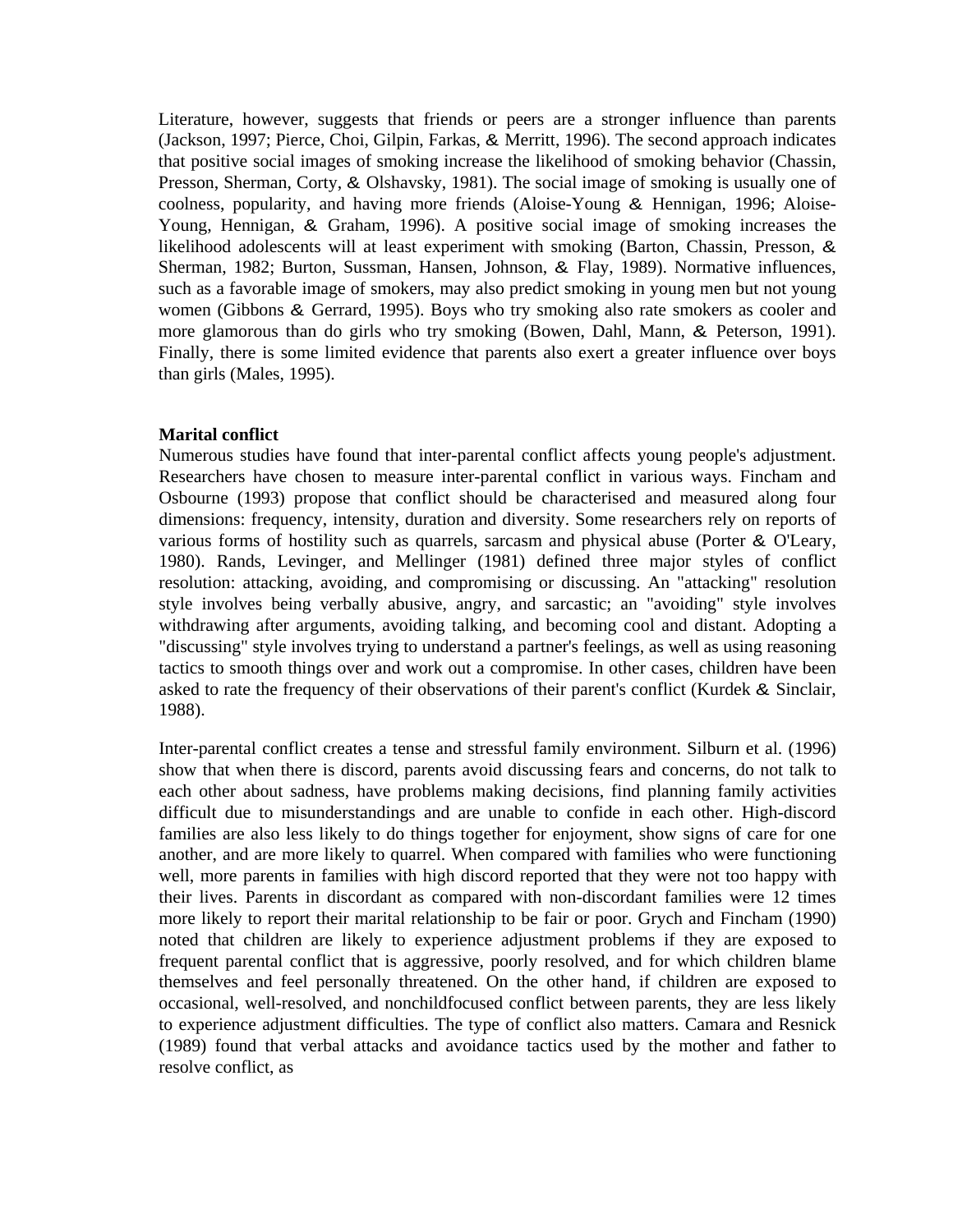Well as physically violent behavior from the father, were associated with poorer adjustment. On the other hand, parents who used negotiation and compromise to resolve disagreements were more likely to have children who displayed greater social competence in interactions with their peers. Dadds, Atkinson, Turner, Blums and Lendich (1999) studied 10-14 year old school students. The results showed that interparental conflict severity, parental conflictresolution styles, and child appraisals can all make specific contributions to the prediction of specific child-adjustment problems, and that relationships between the above variables show consistent intergenerational gender patterns. In the long run, parents' marital discord appears to be negatively related to offspring's marital harmony and positively related to offspring's marital discord (Amato & Booth, 2001).

## **Social support**

Social support is defined two ways. Firstly information which affords the perception of being cared for, esteemed and valued by members of one's social network (Dubow, Tisak, Causey, Hryshko, & Reid, 1991 ; Dubow & Ullman, 1989), and secondly as the availability of people on whom we can rely, and who let us know that we are cared for and valued (Sarason, Levine, Basham, & Sarason, 1983). Major sources of support for the adolescents come from the family, peers, and teachers.

Social support affects the adolescents' mental health. Students who have high family support have higher scholastic self-esteem (Dubow & Ullman, 1989). Peer support become increasingly important through adolescence (Furman & Buhrmester, 1992). Both parent and peer support remains necessary because both correlate with self-worth (East & Rook, 1992). Increasingly through adolescence, peers provide support for the daily life of the adolescent (friendships, dating, clothing, hairstyles, leisure activities and so forth), whereas parents continue to be the major source of support for issues of long-term life style choice such as personal values and career considerations (Jurkovic & Ulrici, 1985 ; O'Brien, 1990).

# **Pet Ownership**

Pets are an important part of many people's lives. They provide companionship and entertainment for their owners. In Malaysia, many people own pets. To some, the pets perform security functions, whereas to others they are a form of companionship. Many studies suggest that having a pet may help alleviate mental health problems. Serpell (1990) noted that pet owners, when compared with non-pet owners, had less minor health problems and higher self esteem. In the study, the reduction in minor health problems also resulted in an increase in healthy behaviours such as physical exercises (i.e., regularly walking the pet). Thus, it would appear that the pet also improved the owner's ability to carry out tasks, thus increasing overall general self-efficacy. Many pet owners also appear to experience lower levels of anxiety as a result of the ownership of their pets. Dog owners reported experiencing a reduction in their fear of being the victim of crime (Serpell, 1990). In addition, they also report to have a slight increase in self-esteem. Whilst these studies have been conducted on foreign pet owners, we wonder if the same results are also observable amongst Malaysian pet owners. In addition, no specific studies have examined the impact on the owner's self-efficacy.

Pets appear to have a positive impact on their owners for a number of reasons. Some are a source of love, affection and companionship (Cusack, 1988). They also provide social benefits to their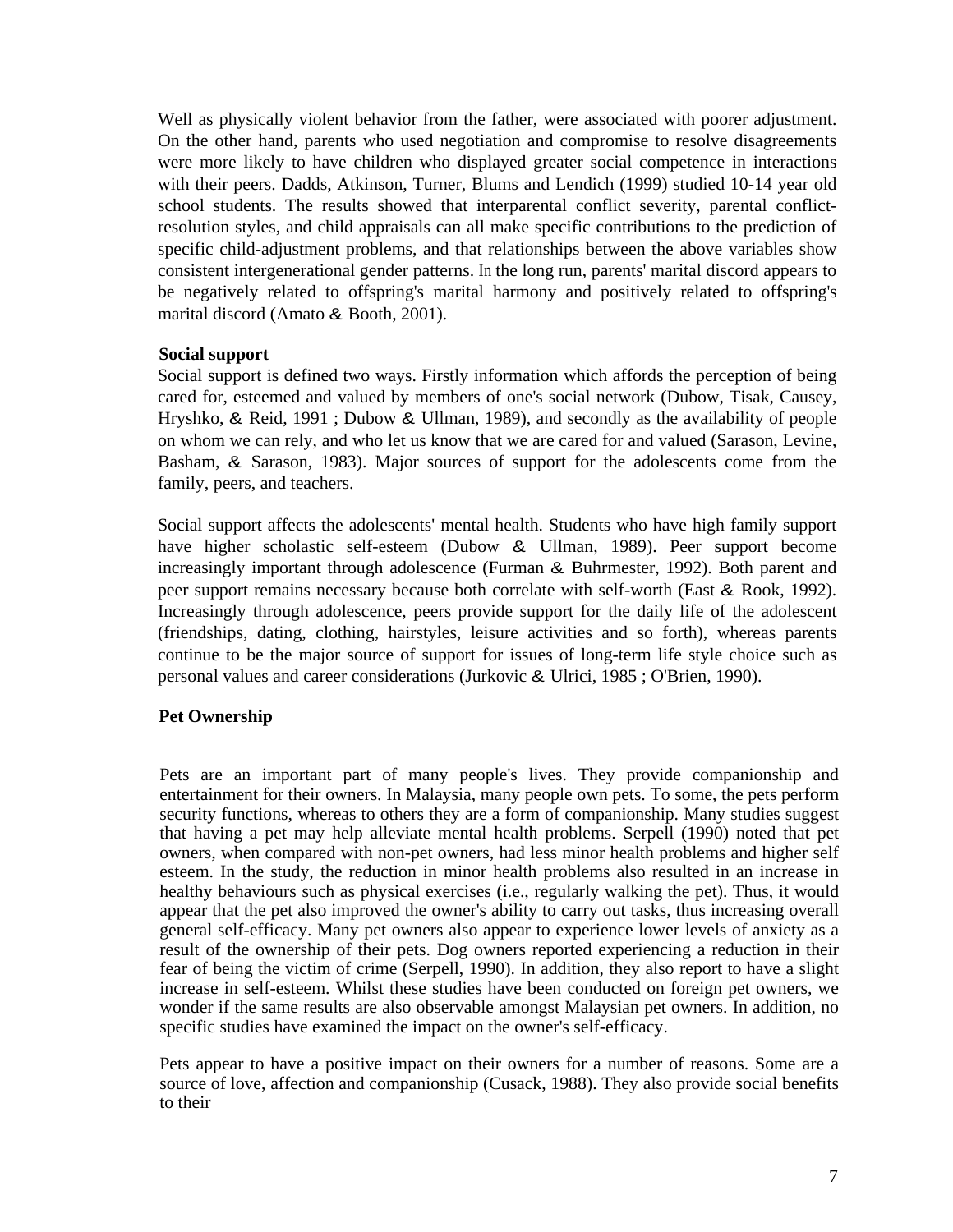owners. Other pets promote social relationship between people whether they are in an institutional setting or simply strangers on the street. The pet acts as an icebreaker, thus facilitating social relationship between people (Cusack, 1988). Finally some studies suggest that pets assist in promoting positive family interactions. Allen (1998) noted that couples with pets report greater closeness and satisfaction in marriage as compared to non-pet owners.

#### **Obesity**

One in every five adult Malaysians is either overweight or obese. Around 7.9 per cent of the nation's obese adult population is women and 4.7 per cent are men. According to the World Health Organization, some 79 per cent of the deaths due to such diseases currently occurred in the developing countries and, these countries would see over 100 per cent rise in coronary deaths during 1990-2020. Apart from hereditary factors and endocrinal disorders, the chief culprit of obesity is a combination of unhealthy eating habits and a sedentary lifestyle. Statistics show that every year globally, around two million deaths are attributed to physical inactivity. Most people indulge in static mental exercise such as surfing the internet, watching the television and reading - in Malaysia's case, even the latter is not pursued and hence, the unflattering impression of a nation of corpulent and mentally-lazy slobs. The fast-food revolution and the carbohydrate-laden two-minute noodles as convenient substitutes for wholesome food also contribute to weight gain.

Asia lags behind the U.S. and Europe in its obesity statistics, but Thailand, Malaysia, Japan and the Philippines have all reported troubling increases in recent years. The U.S. continues to lead the way, with as many as 37% of its children and adolescents carrying around too much fat. But other countries are rapidly catching up. According to statistics presented recently at the European Congress on Obesity in Helsinki, Finland, more than 20% of European youngsters between the ages of 5 and 17 are either overweight or obese. Children in North Africa and the Middle East aren't far behind. Across Asia too, childhood obesity is on the rise, and the trend has been documented even in urbanized areas of sub-Saharan Africa.

Obesity is an escalating global health problem. According to statistics cited by the International Food Information Council, the percentage of overweight children in several countries is as follows: 16.1% in Singapore (school children), 14.3% in Thailand, and 7.8% in Malaysia. The National Health and Nutrition Survey III, on the other hand, illustrated that 27% of children under the age of 12 are obese, reflecting a significant increase in obesity over a twenty-year period. Scientific studies reveal that 60% of the children ages 5 to 10 years are overweight and have early biochemical or clinical signs or symptoms of cardiovascular risk factors. In addition, 25% of these children have two or more risk factors. Obesity in the early years can cause psychological, physiological and social problems. As obesity increases and fitness decreases, children are developing chronic diseases at earlier ages. Overweight and obese children tend to grow quicker and are sometimes mistaken for older children. They are more likely to be discriminated against and to develop negative attitudes about being overweight. Even though poor diet and physical inactivity are the primary reasons for obesity, others reasons such as friends and peer pressure groups, sedentary activities, emotional problems, slower rate of metabolism, heredity, environmental factors, and hormone imbalance can also cause obesity.